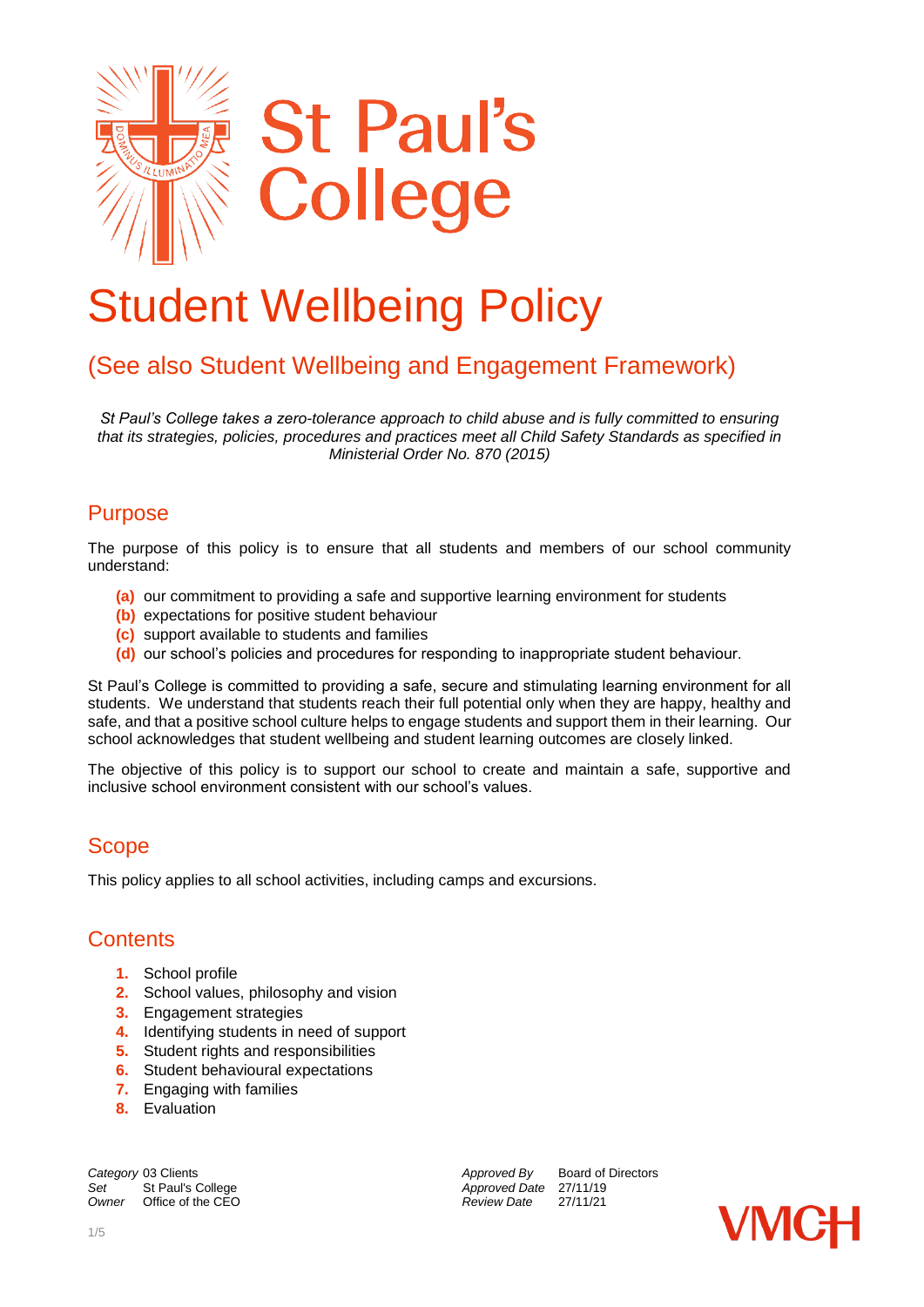#### 1. School Profile

Paul's College is a non-systemic Catholic school and member of Independent Schools Victoria, providing education for students aged 5 to 18 years with a wide range of needs including intellectual, physical, profound multiple and sensory disabilities, autism and complex medical needs.

Established in 1957, St Paul's is a warm, accepting community which welcomes and respects children and families of all faiths with a strong commitment to our core values of compassion, accountability, respect and courage. We believe all children have the right to an educational program of the highest standard and we do this by adapting the Victorian Curriculum, ensuring what we provide is relevant, functional and meets the needs of each member of our school community.

Our highly skilled multidisciplinary team comprises teachers, speech therapists, physiotherapists, occupational therapists, music therapist, school nurse and assistants. Focusing on communication, we are committed to working in partnership with families, enabling students to develop their full intellectual, physical, emotional and spiritual potential. We also support families who may wish to have dual enrolment so their child can integrate into their local community

*We strive to provide a nurturing and challenging environment that empowers students to reach their personal best, both academically and socially*

### 2. School Values, Philosophy and Vision

St Paul's College Statement of Values and School Philosophy is integral to the work that we do and is the foundation of our school community. Students, staff and members of our school community are encouraged to live and demonstrate our core values of respect, integrity and kindness at every opportunity.

Our school's vision is to empower students to reach their personal best, and fully equip them to contribute positively to society as happy, healthy young adults.

#### 3. Engagement Strategies

St Paul's College is committed creating a culture that is inclusive, engaging and supportive and welcomes parent/carers as partners in learning. Positive behaviour and student achievement is acknowledged in the classroom, and formally in school assemblies and carefully planned transition programs support students moving into different stages of their schooling.

Following individual assessment, all necessary steps are taken to remove barriers to learning; at St Paul's College these are the particular learning and social/emotional needs of students with complex disabilities and needs. There is an emphasis on language development and communication; nothing is taken for granted and everything is explained, supported by role modelling, demonstration and the use of gesture as appropriate.

See St Paul's College: Student Behaviour Management/Discipline Policy

# 4. Identifying Students in Need of Support

St Paul's College implements a range of strategies that support and promote individual engagement. These can include:

- building constructive relationships with students at risk or students who are vulnerable due to complex individual circumstances
- meeting with student and their parent/carer to talk about how best to help the student engage with school

**Category** 03 Clients **Approved By** Board of Directors *Approved By* Board of Directors *Approved Date* 27/11/19 *Set* St Paul's College *Approved Date* 27/11/19 *Owner* Office of the CEO

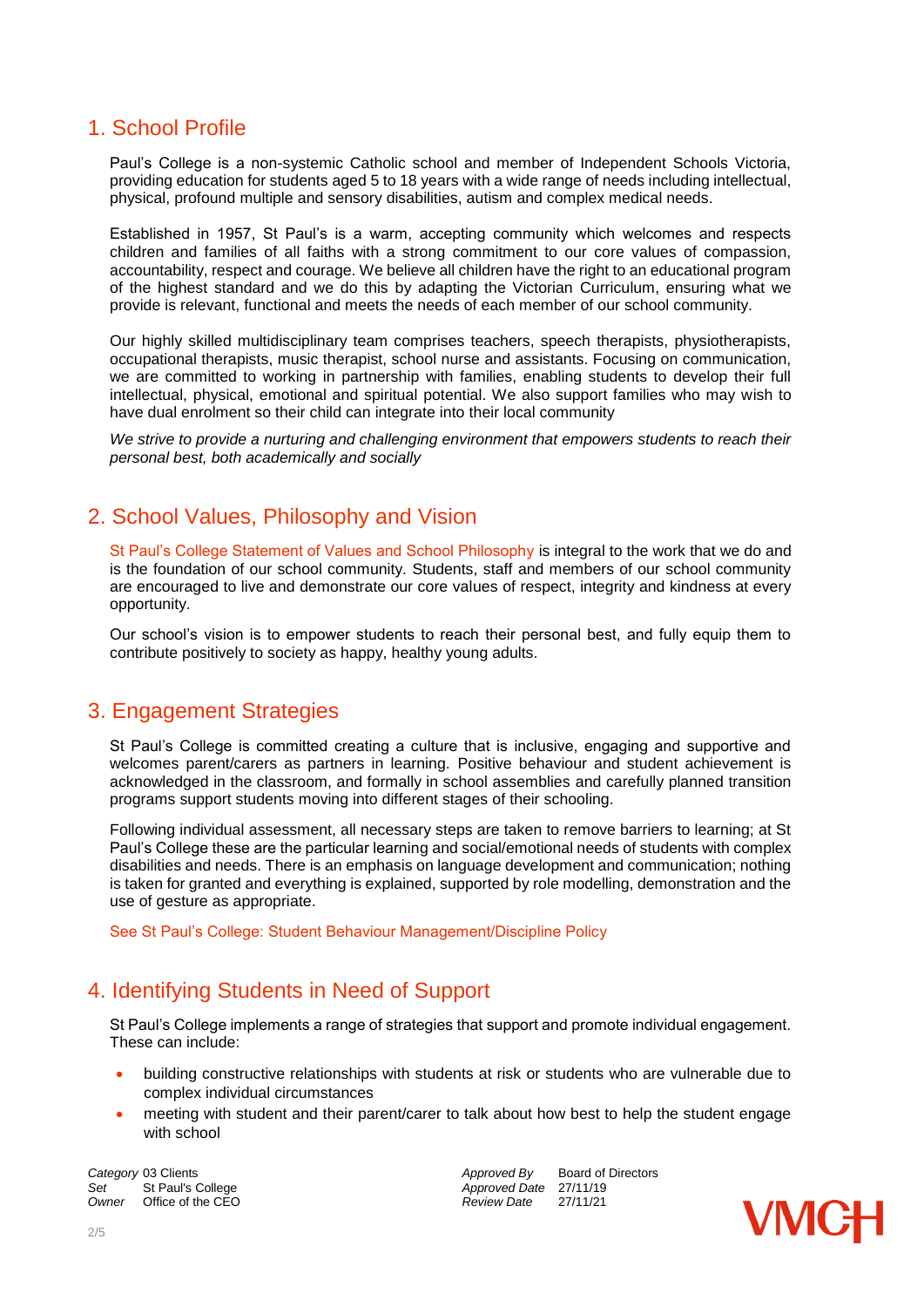- developing an Individual Learning Plan and/or a Behaviour Support Plan
- considering if any environmental changes need to be made, for example changing the classroom set up

Where necessary the school will support the student's family to engage by:

- being responsive and sensitive to changes in the student's circumstances and health and wellbeing
- collaborating, where appropriate and with the support of the student and their family, with any external allied health professionals, services or agencies that are supporting the student
- monitoring individual student attendance in collaboration with the student and their family
- running regular Student Support Group meetings for students all of whom have complex needs which require ongoing support and monitoring

St Paul's College is committed to providing the necessary support to ensure our students are supported intellectually, emotionally and socially. Staff are fully committed to student wellbeing and develop and implement strategies that help identify students in need of additional support. St Paul's College will utilise the following information and tools to identify students in need of additional emotional, social, educational or medical support:

- personal, health and learning information gathered upon enrolment and throughout enrolment
- attendance records
- academic performance
- observations by school staff such as changes in engagement, behaviour, self-care, social connectedness and motivation
- behavioural incidents data
- **•** engagement with families
- self-referrals or referrals from peers
- referrals from families, teaching staff, allied health team, external consultants

# 5. Student Rights and Responsibilities

All members of our school community have a right to experience a safe and supportive school environment. We expect that all students, staff, parents and carers treat each other with respect and dignity. Our school's Statement of Values highlights the rights and responsibilities of members of our community.

Students have the right to:

- participate fully in their education
- feel safe, secure and happy at school
- learn in an environment free from bullying, harassment, violence, discrimination or intimidation
- express their ideas, feelings and concerns.

Students have the responsibility to:

- participate fully in their educational program
- display positive behaviours that demonstrate respect for themselves, their peers, their teachers and members of the school community
- respect the right of others to learn.

Students who may have a complaint or concern about something that has happened at school are encouraged to speak to their parents or carers and approach a trusted teacher or a member of the school leadership team.

**Category** 03 Clients **Approved By** Board of Directors *Approved By* Board of Directors *Approved Date* 27/11/19 *Set* St Paul's College *Approved Date* 27/11/19 *Owner* Office of the CEO

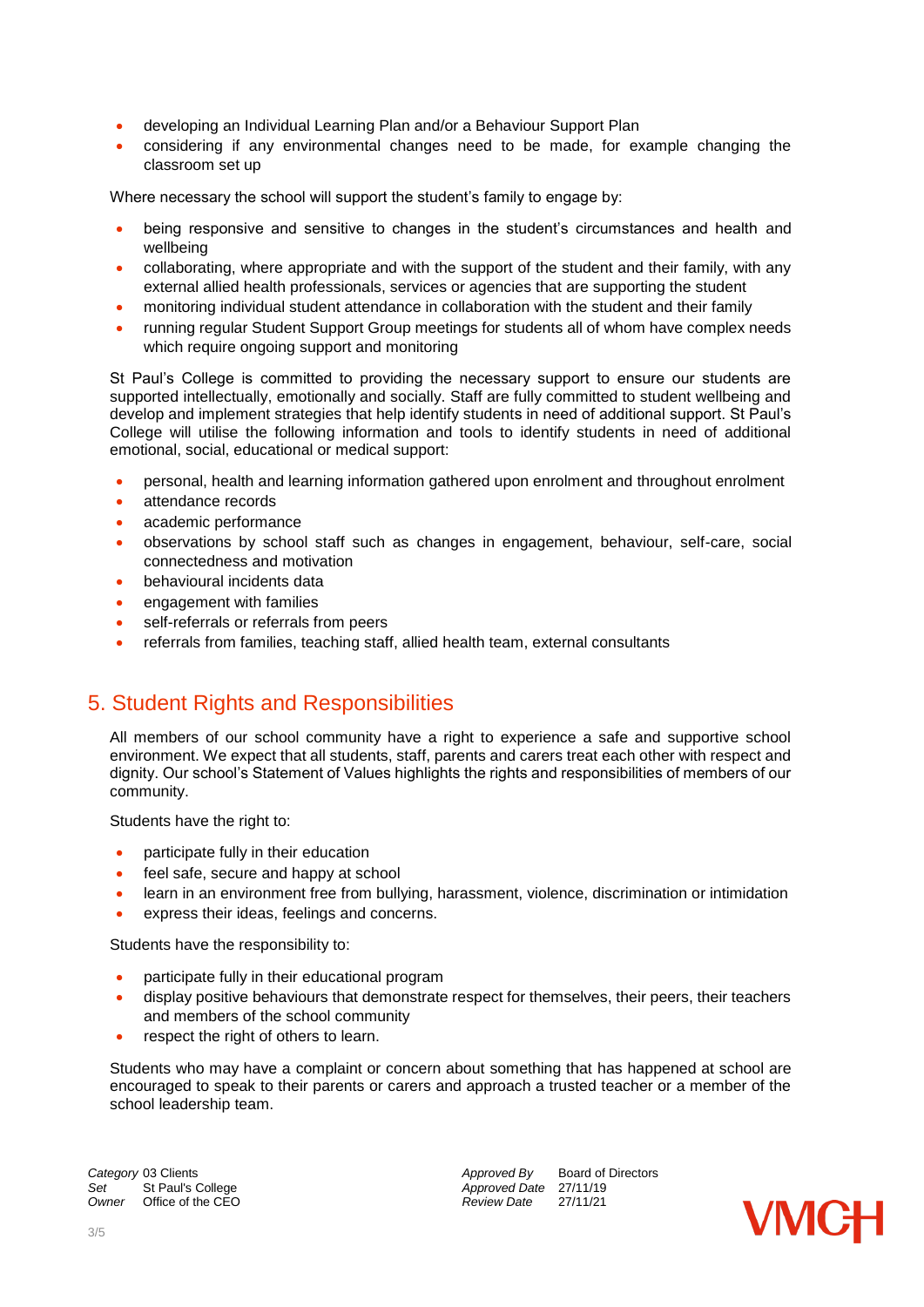# 6. Student Behavioural Expectations

Behavioural expectations of students, staff and families are grounded in our school's Statement of Values and Codes of Conduct. Student bullying behaviour will be responded to consistently with the school's Bullying Prevention policy.

When a student behaves in breach of the behaviour standards of our school community parents may be informed about the inappropriate behaviour and the disciplinary action taken by teachers and other school staff.

Disciplinary measures may be used as part of a staged response to inappropriate behaviour in combination with other engagement and support strategies to ensure that factors that may have contributed to the student's behaviour are identified and addressed. Disciplinary measures at our school will be applied fairly and consistently. Students will always be provided with an opportunity to be heard.

Disciplinary measures that may be applied include:

- Discussing with a student or student and parents that their behaviour is inappropriate
- teacher controlled consequences such as moving a student in a classroom or other reasonable and proportionate responses to misbehaviour
- withdrawal of privileges
- referral to the Principal
- restorative practices
- behaviour plans and reviews
- **suspension/exclusion from school**

Exclusion from school is a measure of last resort and may only be used in particular situations and consistent with St Paul's College: Exclusion from School policy.

Corporal punishment is prohibited in our school and will not be used in any circumstance.

See St Paul's College: Student Behaviour Management/Discipline Policy

# 7. Engaging with Families

St Paul's College values the input of parents and carers, and we will strive to support families to engage in their child's learning and build their capacity as active learners. We aim to be partners in learning with parents and carers in our school community.

We work hard to create successful partnerships with parents and carers by:

- ensuring that all parents have access to key school policies and procedures on our school website
- maintaining an open, respectful line of communication between parents and staff, supported by our Code of Conduct policies.
- providing parent volunteer opportunities so that families can contribute to school activities
- involving families with homework and other curriculum-related activities
- involving families in school decision making as appropriate
- coordinating resources and services from the community for families
- including families in Student Support Groups, and developing individual plans for students.

**Category** 03 Clients **Approved By** Board of Directors *Approved By* Board of Directors *Approved Date* 27/11/19 *Set* St Paul's College *Approved Date* 27/11/19 *Owner* Office of the CEO